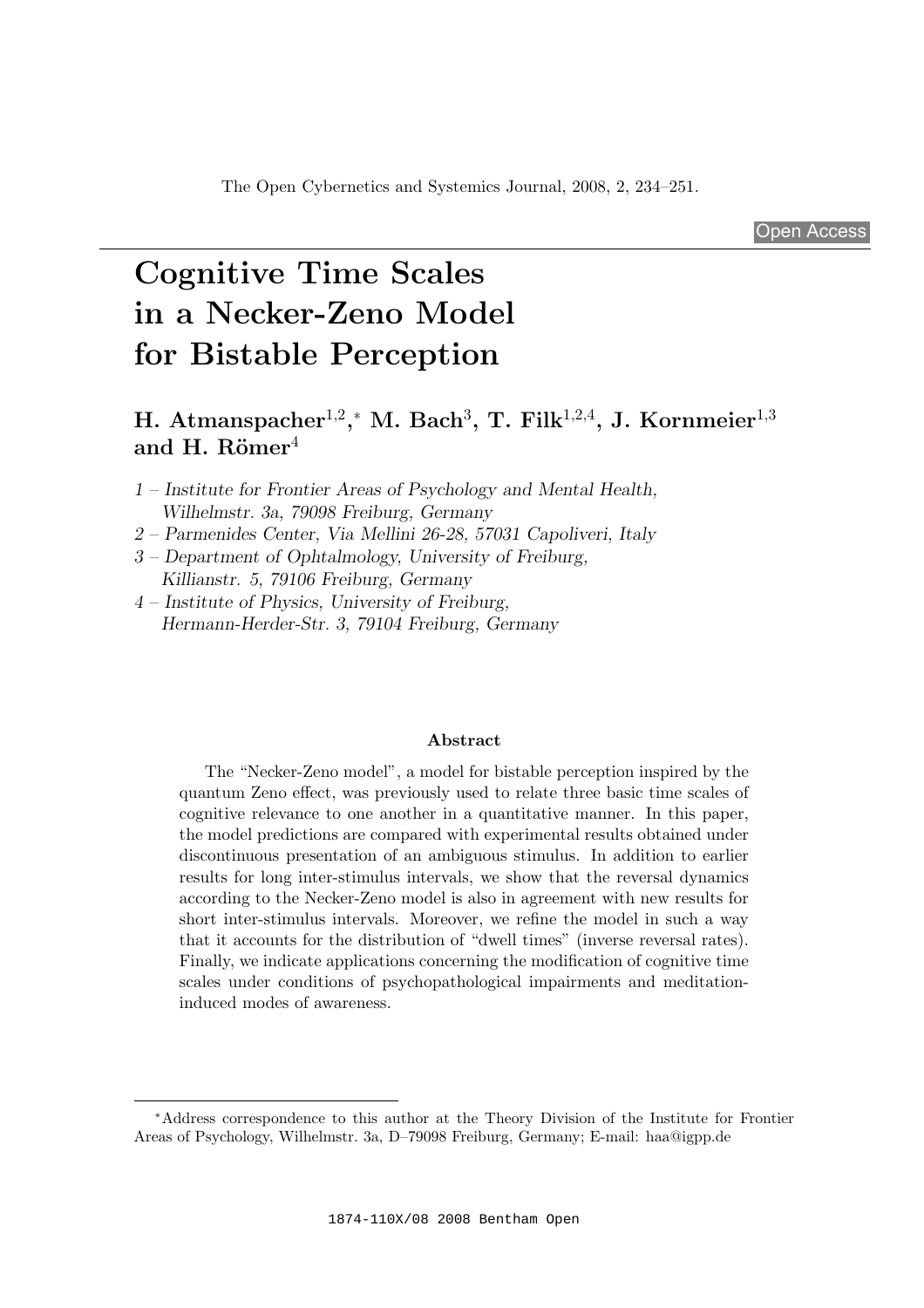## **1. Introduction**

The bistable perception of ambiguous stimuli or in binocular rivalry is well established as an interesting arena to study phenomena of attention and perceptual awareness and their neural basis [1–4]. Binocular rivalry and perceptual reversals of ambiguous stimuli have several features in common. Examples are: the form of the distribution of dwell times (inverse reversal rates) for a given stimulus [5,6], a high inter-individual variability in reversal rates [5,7], and a sizable influence of physical stimulus properties [8,9].

But there are also indications for differences between ambiguous stimuli and binocular rivalry. For instance, voluntary control of subjects over reversal rates seems to be pronounced for ambiguous stimuli [10] but quite limited for binocular rivalry [11,12]. This has been interpreted in terms of a higher influence of bottom-up, stimulus-driven processing for binocular rivalry as compared to ambiguous stimuli. A good review of the current state of knowledge on binocular rivalry is due to Alais and Blake [13].

A number of EEG studies of perceptual reversals have found ERP (event-related potential) correlates. Basar-Eroglu *et al.* [14] reported a P300-like component with perceptual reversals, which was interpreted as a correlate of cognitive processing. Kornmeier and Bach [15] were able to detect earlier ERP components starting at 130 msec with a refined experimental design. In the frequency domain, both increased  $\gamma$ -activity [16] and decreased  $\alpha$ -activity [17] were reported to occur in the time range of the P300 component.

In this contribution, we consider bistable perception from a theoretical perspective. Different from numerous theoretical approaches in the literature (e.g., [18–20], and others) we do not primarily look for neural mechanisms implementing the reversal dynamics. Our model (first proposed in [21]) has been worked out in the spirit of a system-theoretical framework that can be applied to cognitive states and properties without requiring an explicit discussion of their neural correlates. (Of course, such correlates will be a desirable further ingredient of the model if they can be determined.) The model relates the dwell time in bistable perception, which has been theoretically studied extensively (see, e.g., [6,22–25]), to other important cognitive time scales.

The proposed model is called the Necker-Zeno model and will be shortly reviewed in Sec. 2. In Sec. 3 we implement a refinement of the model that allows us to describe the distribution of dwell times. In Sec. 4 we show that a predicted quantitative relationship between different cognitive time scales, which was earlier confirmed by data from [26], is also in agreement with new experimental material from [27]. In Sec. 5 we predict that particular cognitive time scales should be dramatically changed during particular modes of awareness that are restricted or enhanced with respect to "normal" cognition. Future experimental work to test corresponding conjectures is proposed.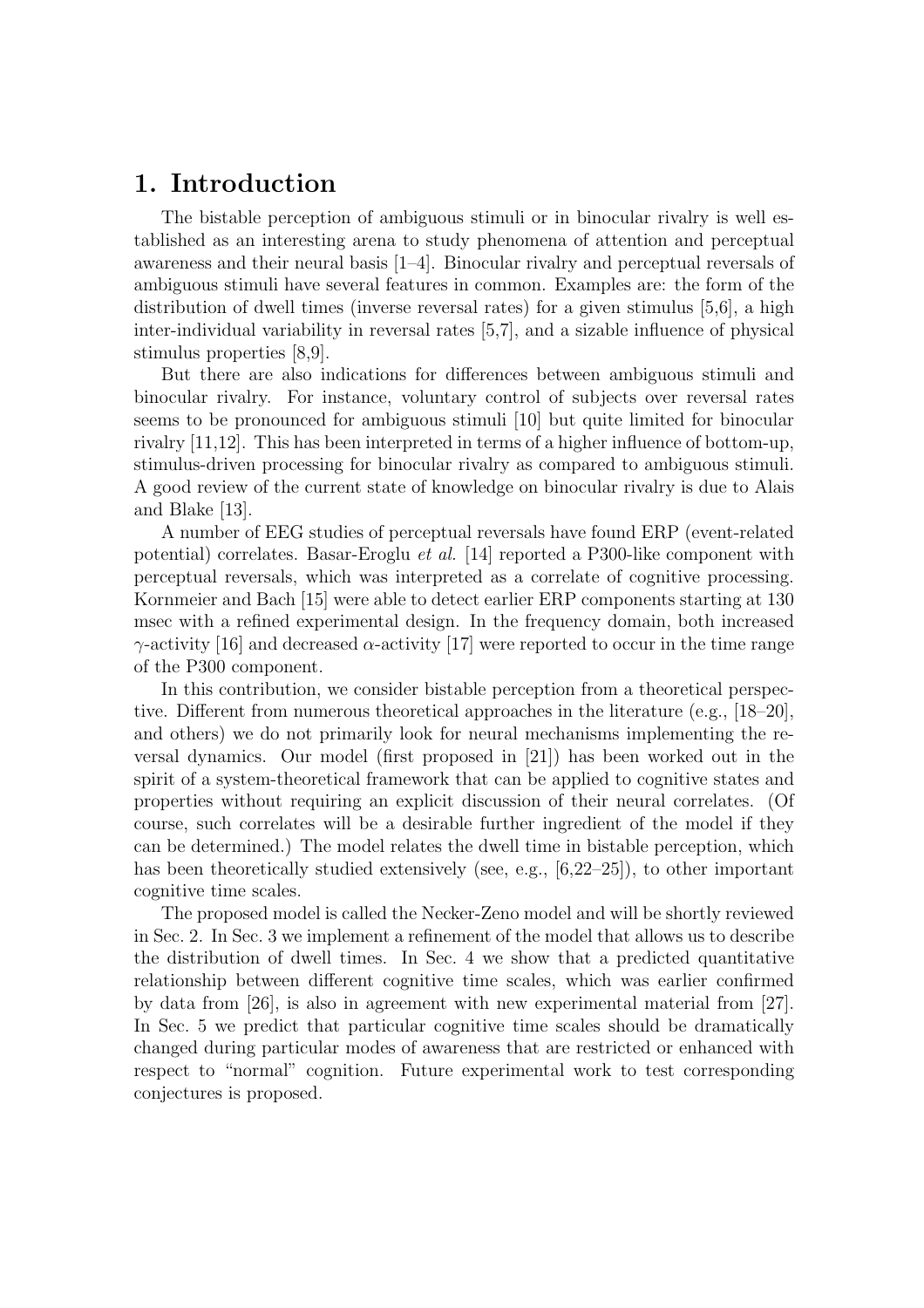# **2. Necker-Zeno Model for Bistable Perception**

A theoretical approach to describe the dynamics of alternating perceptive configurations was recently proposed in terms of the so-called Necker-Zeno model [21]. This model is inspired by the Zeno effect for unstable quantum states [28] and describes the perceptual instability of ambiguous stimuli in a formal fashion. In contrast to attempts to apply standard quantum physics to brain functioning and consciousness directly, the Necker-Zeno model is based on a generalized formal framework, particularly suited for applications *beyond* physics [29]. Earlier suggestions to use Zeno-type arguments for cognitive systems are due to [30,31].

A key assumption of the Necker-Zeno model is that the cognitive state corresponding to a perceived stimulus is updated at intervals  $\Delta T$  (of the order of 30 msec to 70 msec, see below). The probability that no reversal occurs within a duration T between two successive updates is then given by:

$$
w(T) = \cos^2(gT) \quad \text{with} \quad g = \frac{\pi}{4t_0},\tag{1}
$$

where  $t_0$  characterizes the period of the reversal dynamics assuming no updates (of the order of 300 msec, see below). The inverse of  $t_0$ , g, determines how fast the cognitive state corresponding to a perceived stimulus decays.

Let  $\{\tau_i\}_{i=0,\dots,N}$  be the instants at which an update of the cognitive state has been performed, and let  $w(\tau_N, \tau_{N-1}, ..., \tau_1, \tau_0 = 0)$  be the joint probability that no perceptual reversal has occured from  $\tau_0$  up to  $\tau_N = T$ . Then

$$
W(T) := w(\tau_N, \tau_{N-1}, ..., \tau_1) = \prod_{i=1}^N \cos^2(g(\tau_i - \tau_{i-1})) = \prod_{i=1}^N \cos^2(g\Delta T(i)),
$$

with

$$
\Delta T(i) = \tau_i - \tau_{i-1} \, .
$$

For the Necker-Zeno model we have  $\Delta T(i) \ll t_0$ , so we may expand the cosine to the quadratic term: up to the quadratic term:

$$
W(T) \approx \prod_{i=1}^{N} e^{2\ln(1 - \frac{1}{2}g^2 (\Delta T_i)^2)} \approx e^{-g^2 \sum_{i=1}^{N} (\Delta T_i)^2}
$$

Assuming a constant updating interval  $\Delta T(i)=\Delta T$ , we obtain

$$
W(T) = e^{-g^2 N (\Delta T)^2},
$$

which means for  $T = N\Delta T$ :

$$
W(T) = e^{-g^2 \Delta T \cdot T}.
$$
\n(2)

 $W(T)$  is the probability that no reversal has occurred up to time T. Hence,  $1-W(T)$  describes the integrated (cumulative) distribution of "dwell times" (inverse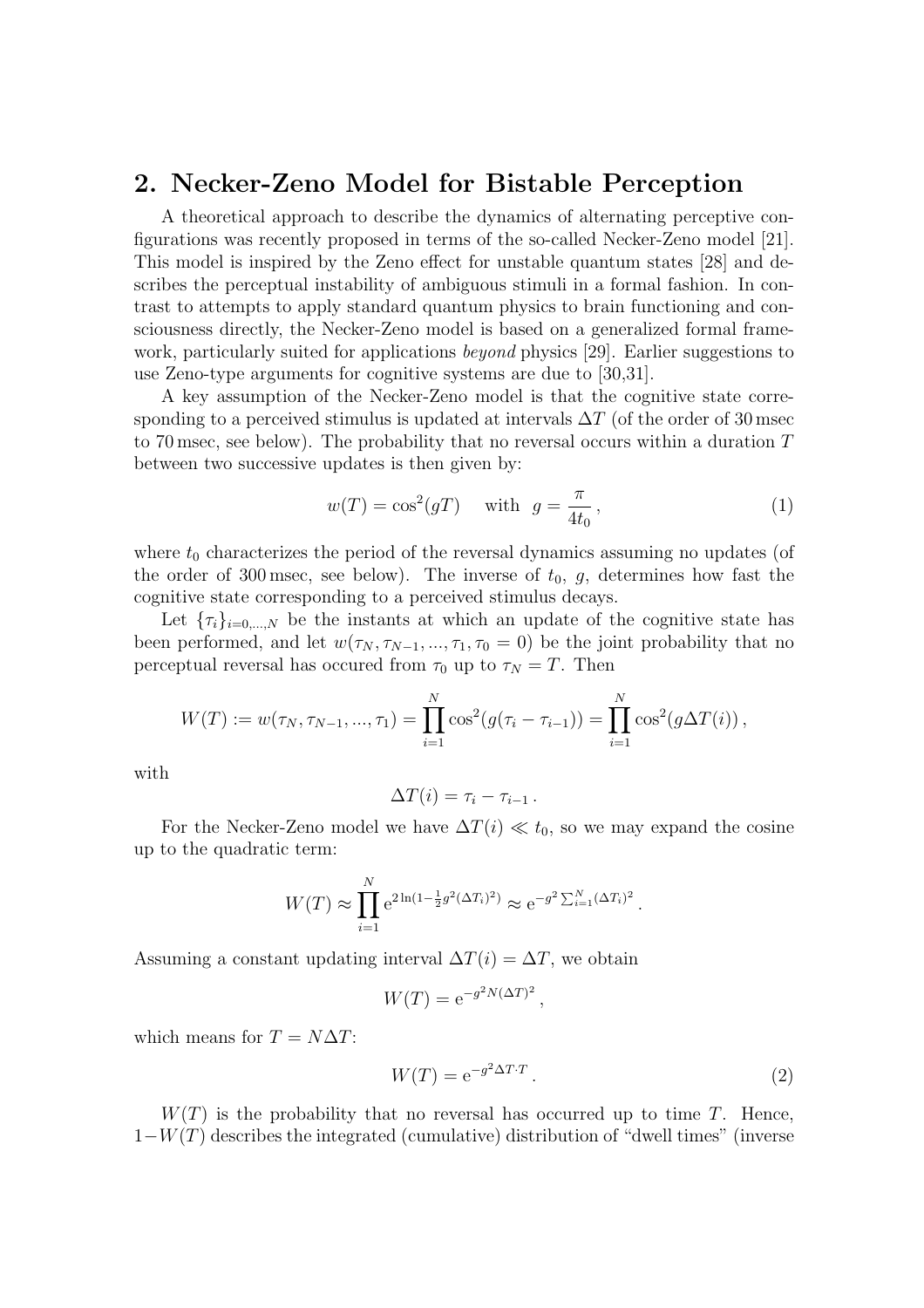reversal rates). It yields the following probability distribution (density) for dwell times:

$$
P(T) = -\frac{dW(T)}{dT} = \gamma e^{-\gamma T},
$$
\n(3)

where  $\gamma = g^2 \Delta T$ . The mean dwell time  $\langle T \rangle$  is given by:

$$
\langle T \rangle = \frac{1}{\gamma} = \left(\frac{16}{\pi^2}\right) \frac{t_0^2}{\Delta T},\tag{4}
$$

leading to the relation

$$
\Delta T \cdot \langle T \rangle = C t_0^2, \tag{5}
$$

where C is of the order of 1 such that  $t_0$  is basically the geometric mean of  $\langle T \rangle$  and  $\Delta T$ .

In this way, the Necker-Zeno model predicts a quantitative relationship between three time scales which can be interpreted in terms of cognitive time scales (for more details see [21]):

(i) The time between successive information updates of the cognitive state is related to the so-called *sequential order threshold* of  $\Delta T \approx 30$  msec [32]. In the original quantum Zeno effect  $\Delta T$  is the time between successive observations.

(ii) The *decay time* for a sensory input to become consciously accessible (cognitively processed) is of the order of  $t_0 \approx 300$  msec [14]. In the original quantum Zeno effect  $t_0$  is the oscillation period between the two unstable states without updates, a situation which is of more or less hypothetical character in cognition.

(iii) The observed *mean dwell time*  $\langle T \rangle$  between successive reversals of competing configurations of an ambiguous stimulus is usually of the order of 3 sec [32].

These cognitive time scales obviously satisfy Eq. (5). More detailed empirical tests of Eq. (5) are possible if one of the time scales can be measured as a function of another one, which is experimentally controllable, while the third one is considered fixed. We come back to this option in Sec. 4.

### **3. Distribution of Dwell Times**

The Necker-Zeno model as introduced in the preceding section predicts an exponential decrease for  $W(T)$  according to Eq. (2) and, hence, a Poisson distribution for  $P(T)$  according to Eq. (3). Early observations [5] revealed, however, that the dwell time distribution resembles a gamma distribution of the form

$$
P(T) \propto T^b e^{-\gamma T} .
$$

In order to reproduce this observed behavior of the dwell time distribution, we may refine the Necker-Zeno model with  $b = 0$  (cf. Eq. (3)) in one of two possible ways. We can assume that either the decay parameter q or the updating interval  $\Delta T$  is non-constant during an initial (transient) phase of the process. Indications for such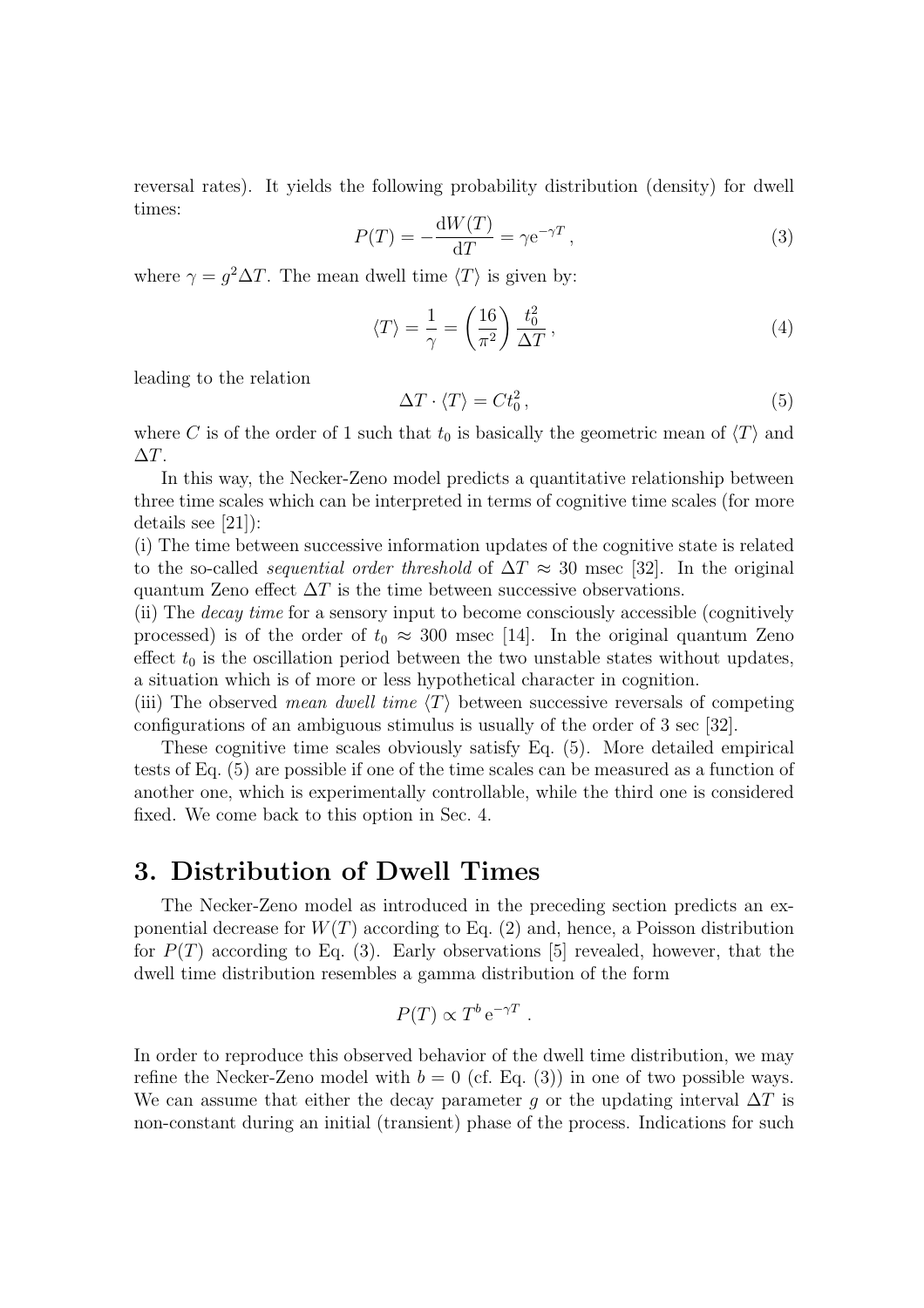an initial phase were earlier reported [33,34] with increased dwell times during the initial stage of stimulus observation.

#### **3.1. Non-Constant Decay** g

Suppose that the parameter  $g$  depends on the number of previous updates. We set

$$
g(i) = g \cdot f(i) \,,
$$

where  $f(i)$  is a function which starts from 0 and approaches 1 for large i. Now we consider  $f$  to be of the form

$$
f(i) = \tanh\left(\frac{i}{\alpha}\right) ,
$$

where  $\alpha$  determines the number of updates  $N_c$  within the transient period during which  $g(i)$  increases up to its asymptotic value. As  $f(i)$  grows approximately linearly for small values of i, we determine  $\alpha$  from the condition that the argument of the tanh is one:

$$
\frac{N_c}{\alpha} = 1 \, .
$$

The relation between (ordinary) time  $T$  and the number of updates  $N$  is linear,

$$
T = T(N) = N\Delta T,
$$

and leads to the condition:

$$
\alpha = \frac{T_c}{\Delta T}.
$$

 $T_c$  is the time after which  $f(i)$  has roughly approached its asymptotic value.

#### **3.2. Non-Constant Updating** <sup>∆</sup>T

As an alternative to an initial increase of  $g$  (Sec. 3.1), we now leave  $g$  timeindependent and suppose that the updating interval  $\Delta T$  is not constant:

$$
\Delta T(i) = \tau_i - \tau_{i-1} = \Delta T \cdot f(i) \,,
$$

where  $f(i)$  is defined as above. Again we posit the condition

$$
\frac{N_c}{\alpha} = 1 \,,
$$

but now the relation between the number  $N$  of updates and time  $T$  is more complicated:

$$
T = T(N) = \sum_{i=1}^{N} \Delta T(i) = \Delta T \sum_{i=1}^{N} f(i).
$$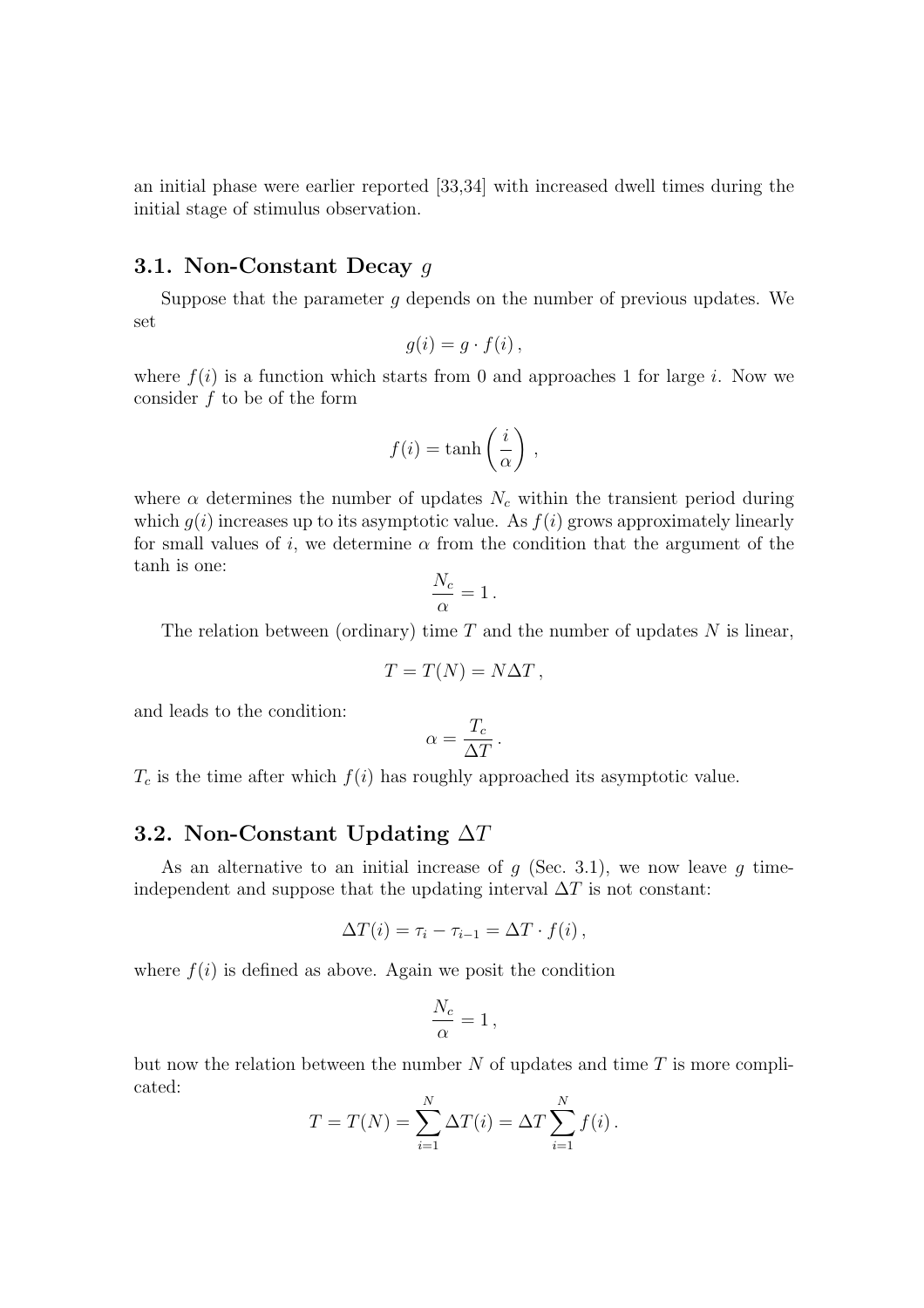For the determination of  $\alpha$  we take  $f(i)$  to be approximately linear for  $i < N_c$ and obtain an approximate relation between  $N_c$  and  $T_c$ , now understood as the time after which  $\Delta T$  has approached its asymptotic value:

$$
\Delta T \sum_{i=1}^{N_c} \left( \frac{i}{\alpha} \right) = \Delta T \frac{N_c (N_c - 1)}{2\alpha} = T_c \,.
$$

From this follows for  $\alpha = N_c$  (the same condition as in Sec. 3.1):

$$
\frac{(\alpha - 1)}{2} = \frac{T_c}{\Delta T}
$$

or, roughly,

$$
\alpha = \frac{2T_c}{\Delta T}.
$$

This result differs from the result for constant  $\Delta T$  by a factor of 2.

#### **3.3. Comparison**

We now compare the behavior of the dwell time distribution for the two cases described in Secs. 3.1 and 3.2. In both cases, we obtain for the integrated dwell time distribution introduced in Sec. 2:

$$
w(\tau_N, \tau_{N-1}, ..., 1) = \prod_{i=1}^N \cos^2(gf(i)\Delta T) \approx e^{-g^2(\Delta T)^2 \sum_i f(i)^2},
$$

with  $\tau_i = \Delta T \sum_{j=1}^i f(j)$ . So we find

$$
W(T) = \exp\left(-g^2(\Delta T)^2 \sum_{i=1}^{N} f(i)^2\right),
$$
\n(6)

where  $T$  as a function of the number  $N$  of updates is given by

$$
T(N) = \Delta T \cdot N
$$
 for non-constant  $g$ ,  

$$
T(N) = \Delta T \sum_{i=1}^{N} f(i)
$$
 for non-constant  $\Delta T$ .

Strictly speaking, these relations have to be solved for  $N$  in order to obtain  $N(T)$ which then yields  $W(T) = W(N(T))$ .

Approximating sums by integrals, we have:

$$
W(T) = \exp\left(-g^2(\Delta T)^2 \int_0^N f(x)^2 dx\right)
$$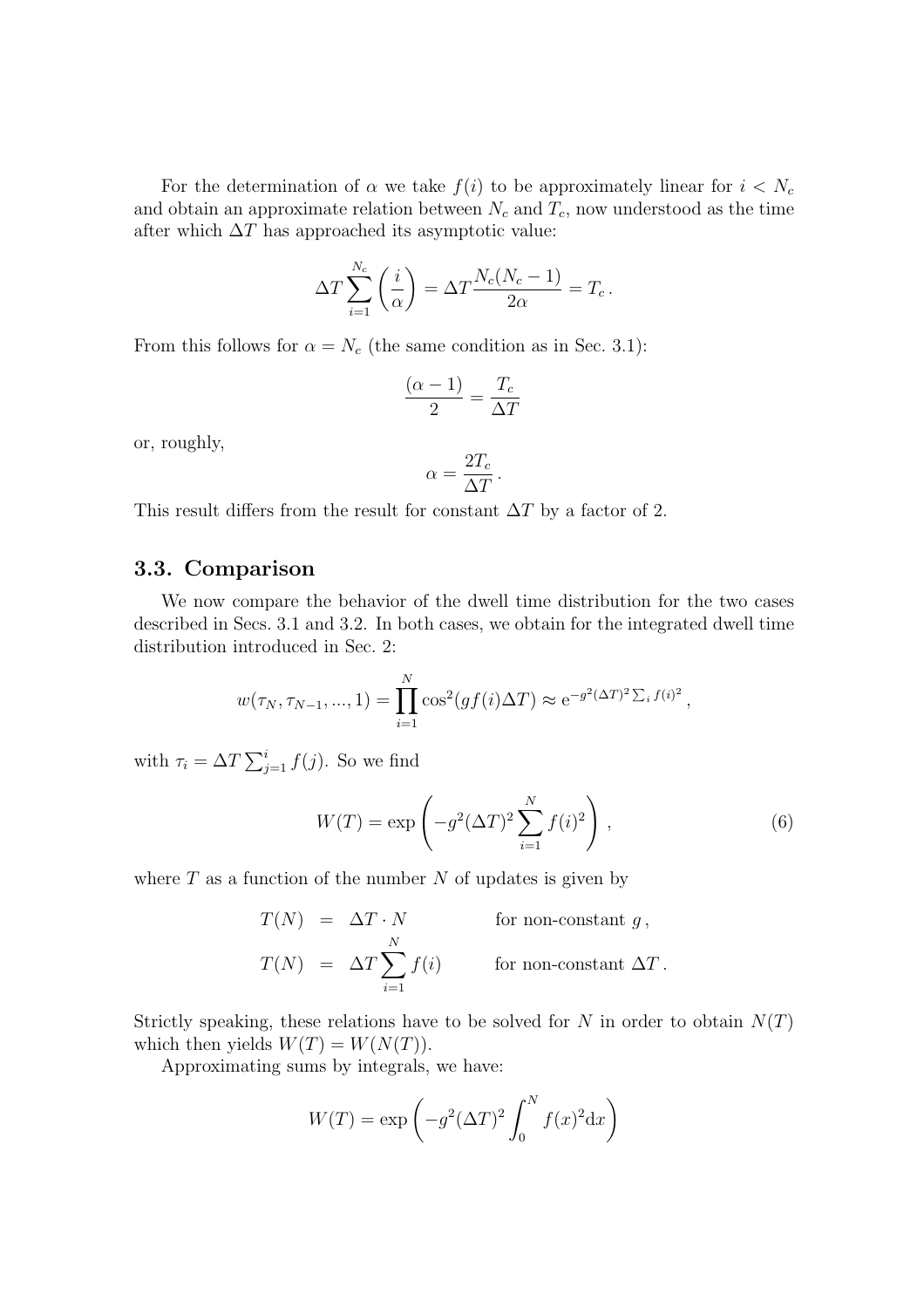with

$$
T(N) = \Delta T \cdot N
$$
 for non-constant g,  
\n
$$
T(N) = \Delta T \int_0^N f(x) dx
$$
 for non-constant  $\Delta T$ . (7)

 $P(T)$  is obtained by taking the derivative with respect to T (cf. Eq. (3)):

$$
P(T) = -\frac{\mathrm{d}W(T)}{\mathrm{d}T} = -\frac{\mathrm{d}W(N)}{\mathrm{d}N} \cdot \frac{\mathrm{d}N}{\mathrm{d}T}.
$$

While the first factor in  $P(T)$ ,

$$
\frac{dW(N)}{dN} = -g^2(\Delta T)^2 f(T)^2 \exp\left(-g^2(\Delta T)^2 \int_0^N f(x)^2 dx\right) ,
$$

is the same in both cases, we find for the inverse of the second factor in  $P(T)$ :



Figure 1: Distribution  $P(T)$  according to Eqs.  $(8,9)$ , where the initial behavior of the reversal dynamics is implemented (a) due to an increasing update interval ∆*T* (squares) and, alternatively, (b) due to an increasing decay parameter  $g$  (crosses). Parameters are  $t_0 = 300$  msec and  $\Delta T = 70$  msec (reached after about one second in case (a)).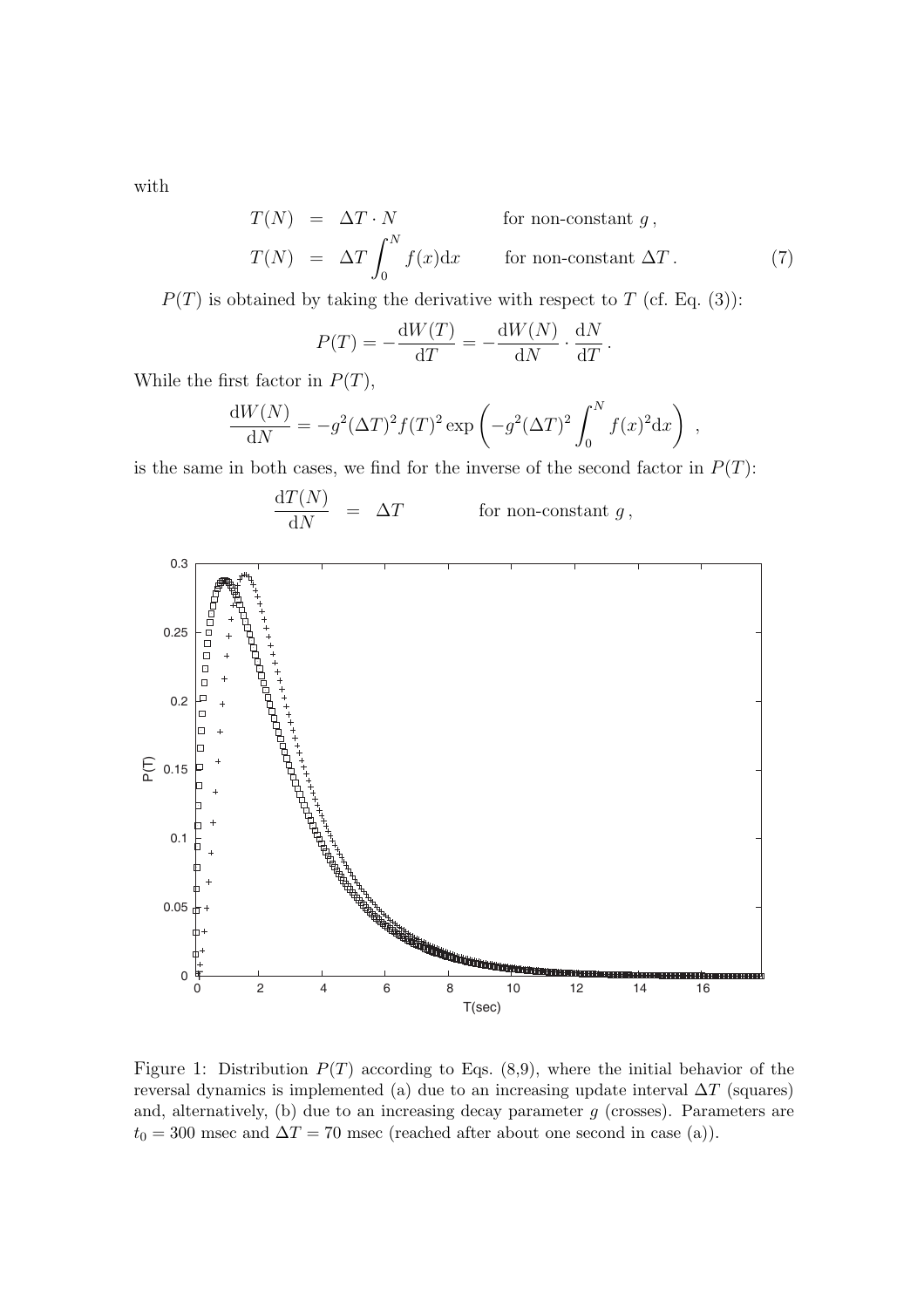

Figure 2: Distribution  $P(T)$  for  $t_0 = 300$  msec according to (a) gamma distributions (solid lines) with  $b = 2$  for  $\Delta T = 70$  msec (highest maximum) and  $\Delta T = 30$  msec; (b) according to Eq. (8) for non-constant *g*, and with  $\Delta T = 70$  msec (crosses) and  $\Delta T = 30$ msec (squares). Gamma distributions decay considerably faster for larger *T*.

$$
\frac{\mathrm{d}T(N)}{\mathrm{d}N} = \Delta Tf(T) \qquad \text{for non-constant } \Delta T.
$$

So we obtain:

$$
P(T) = g^{2}(\Delta T)f(T)^{2} \exp\left(-g^{2}(\Delta T)^{2} \int_{0}^{N} f(x)^{2} dx\right)
$$
 for non-constant g (8)  

$$
P(T) = g^{2}(\Delta T)f(T) \exp\left(-g^{2}(\Delta T)^{2} \int_{0}^{N} f(x)^{2} dx\right)
$$
 for non-constant  $\Delta T$ . (9)

One difference between these two expressions, which hold for any monotonic function  $f(T)$ , derives from the fact that time T as a function of N has to be obtained according to different prescriptions (see Eq. (7)). But the main difference is that for non-constant g,  $P(T)$  is proportional to  $f(T)^2$ , while for non-constant  $\Delta T$  it is proportional to  $f(T)$ . Depending on the power-law behavior of  $f(T)$  as a function of small T, this leads to a different behavior in  $P(T)$ .

In **Figure 1**, the two distributions according to Eqs. (8,9) for  $\Delta T = 70$  msec,  $t_0 = 300$  msec, and  $T_c = 1.05$  sec are compared. The figure shows that the increase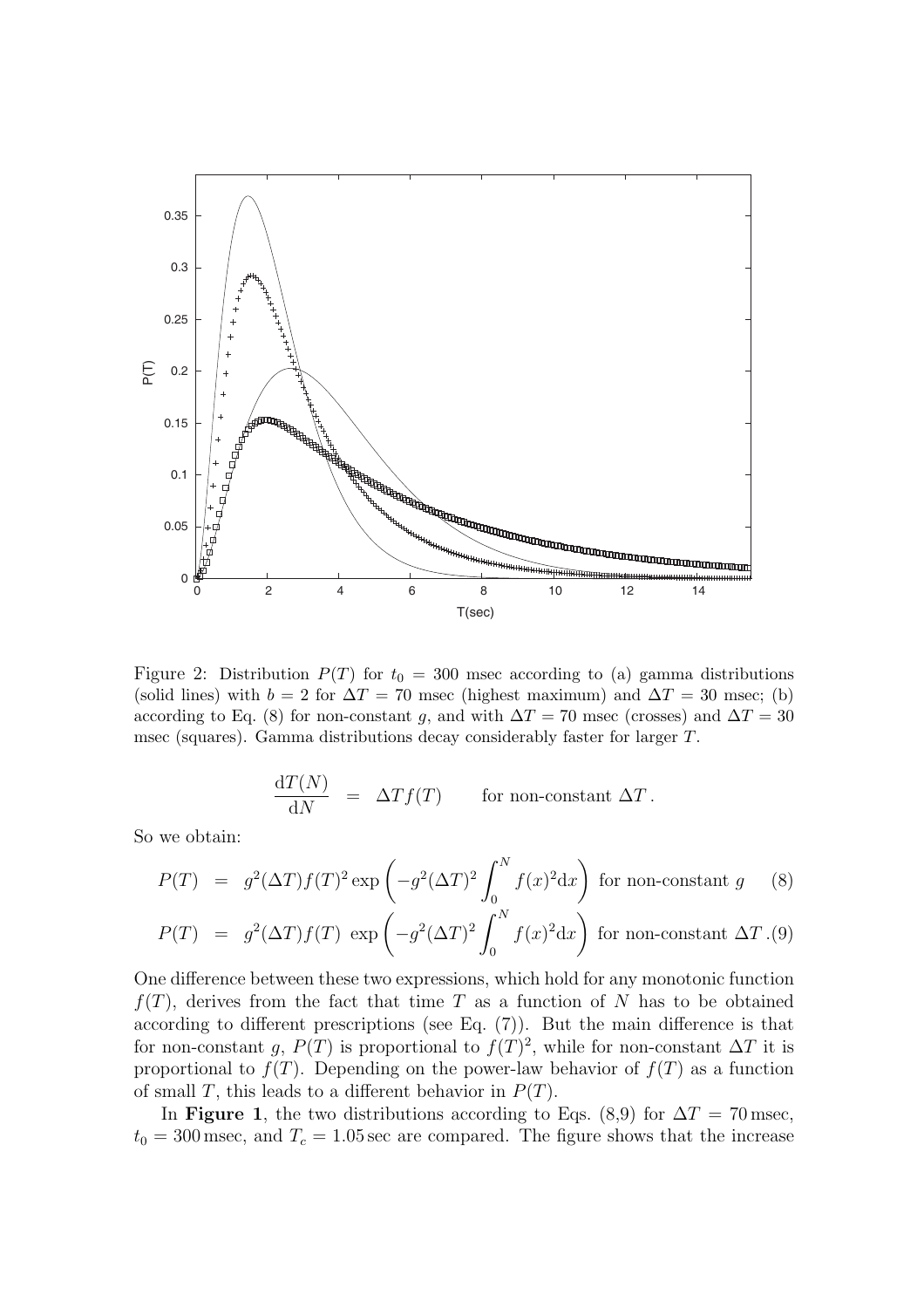of  $P(T)$  for small T is steeper for non-constant  $\Delta T$ . Already the early observations of dwell times by Borsellino *et al.* [5] (similarly [24]) indicate that  $P(T)$  follows a high power of T for small T, and that  $\langle T \rangle$  is approximately twice as large as the standard deviation of  $P(T)$ .

In principle, good fits to experimental dwell times can be obtained for both Eq. (8) and (9), depending on the choice of  $f(T)$ . However, assuming an intuitively plausible low power for  $f(T)$ , for instance  $\tanh(T)$ , suggests that the slower increase of  $P(T)$  due to a non-constant q fits the experimentally obtained results better. (The mentioned observations by Price [34] also support an initial variability of g rather than  $\Delta T$ .) Moreover, the ratio of  $\langle T \rangle$  and the standard deviation of  $P(T)$ in **Figure 1** is closer to the experimentally found result of 2 for non-constant g. Therefore, **Figure 2** shows a comparison of gamma distributions with distributions according to Eq. (8) (time-dependent q) for  $\Delta T = 70$  msec and  $\Delta T = 30$  msec.

It is tempting to speculate about a cognitive interpretation of the time-dependence of g or  $\Delta T$ . In a vague sense, which needs to be made more precise, one might argue that an initially focused and subsequently decreasing attention could be an interesting candidate. This would mean that increased attention can both accelerate the updating of a given cognitive state and decelerate the decay out of this state. Our model favors the second option, but in order to confirm that this has in fact to do with attention, additional independent pieces of evidence would be necessary.

For instance, one might speculate that recent evidence [11,12] for voluntary control over dwell times in the perception of ambiguous figures – as opposed to binocular rivalry – would imply a significant contribution of top-down processing – as opposed to bottom-up processing. The times scales involved should thus be longer for bistability in ambiguous perception. Moreover, it was found that dwell times increase if attention is distracted [35] and that dwell times are reduced by increasing vigilance [36]. Further experimental investigations of the relation between volitional attention or vigilance and dwell times are in progress.

# **4. Cognitive Time Scales under Discontinuous Stimulus Presentation**

Research on perceptual reversals of ambiguous stimuli started with continuous stimulus presentation, but Orbach *et al.* [37,38] proposed discontinuous presentation as an important alternative as early as in the 1960s. In this presentation mode, the stimulus is interrupted by inter-stimulus intervals (or off-times)  $t_{\text{off}}$ . Variation of  $t_{\text{off}}$ was shown to have a significant influence on dwell times  $\langle T \rangle$ . Their results were later reproduced [26,27,39–41]. Smallest dwell times  $\langle T \rangle$  (highest reversal rates) occur for  $t_{\text{off}}$  of the order of  $t_0 \approx 300$  msec. For  $t_{\text{off}} \leq t_0$ ,  $\langle T \rangle$  increases to the value observed under continuous presentation [27,37,38], and for  $t_{\text{off}} \geq t_0$ ,  $\langle T \rangle$  can increase as much as providing a reversal rate of close to zero [39,40].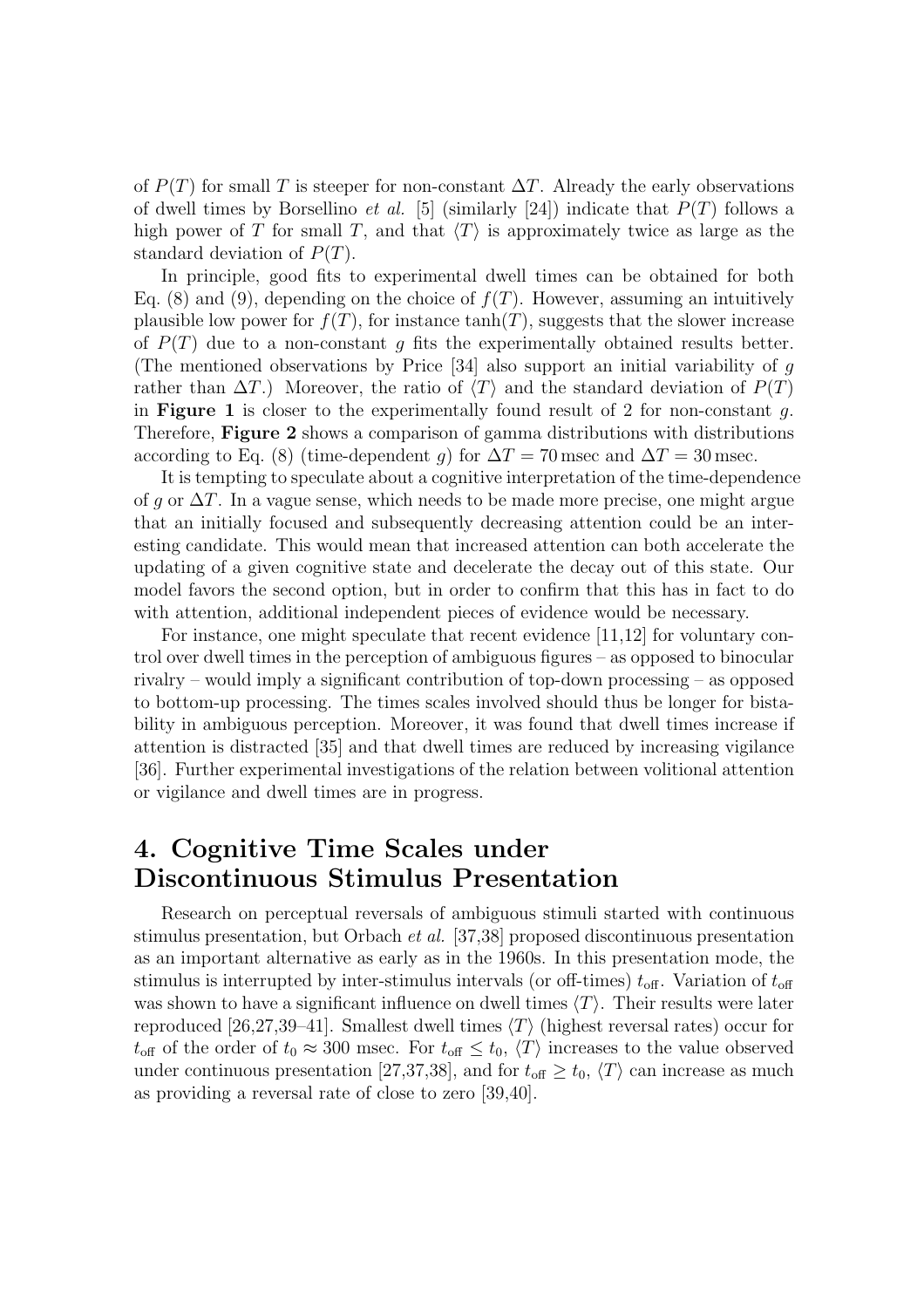#### **4.1.**  $t_{\text{off}}$  ≥ 300 **msec**

In the experiments presented in [26], the stimulus was a Necker lattice, consisting of 3 by 3 Necker cubes. The stimuli were presented to 10 subjects on a computer screen with on-and off-times of 50, 100, 400, 700, and 1000 msec. For each block of 60 seconds, another combination of  $t_{on}$  and  $t_{off}$  was chosen. Between blocks, a blank screen was shown for 30 seconds. Subjects indicated a perceptual reversal by pressing a button.

In agreement with earlier observations, it was found [26] that  $\langle T \rangle$  is more or less independent of  $t_{\text{on}}$ . The significant dependence of  $\langle T \rangle$  on  $t_{\text{off}}$ , on the other hand, can be compared with the prediction of the Necker-Zeno model. In this model, it can be argued that the off-times  $t_{\text{off}}$  in discontinuous presentation represent a "forced" decay time  $t_0$  as long as  $t_{\text{off}} \geq 300$  msec (for details see [21]).

Under this assumption, the Necker-Zeno model has been experimentally confirmed with data from [26,38]. **Figure 3** (reproduced from [21]) shows mean dwell times  $\langle T \rangle$  as a quadratic function of  $t_{\text{off}} \approx t_0$  as predicted by Eq. (5). In addition to and independent of the quadratic dependence that the model predicts, the best polynomial fit to the data is also quadratic and yields  $\Delta T \approx 70$  msec. (We found that linear and cubic fits have a variance by a factor of 2.7 and 3.7 higher than the variance of the quadratic fit.)

Note that the lowest off-time  $t_{\text{off}} = 200$  msec in **Figure 3** has the largest relative deviation from the predicted curve. In the subsequent subsection we will show that this is consistent with our model for off-times  $t_{\text{off}} \leq 300$  msec, where  $\langle T \rangle$  changes its functional dependence on  $t_{\text{off}}$  qualitatively and increases with decreasing  $t_{\text{off}}$ .

#### **4.2.**  $t_{\text{off}} \leq 300$  msec

For off-times smaller than 300 msec,  $t_{\text{off}}$  can no longer be used to mimic  $t_0$  but still has an influence on  $\langle T \rangle$ . In order to investigate this influence, we analyzed data from [27] in which the Necker lattice was presented to 12 subjects. The presentation time was constant at 800 msec  $\pm$  a randomly varied addition between 0 and 100 msec (see below), and  $t_{\text{off}}$  was randomly chosen among 14, 43, 130, and 390 msec, where the last value served to identify the transition to long inter-stimulus intervals. All off-times occurred equally often. The randomized sequence of off-times avoided habituation effects due to identical successive off-times. Subjects indicated a perceptual reversal by pressing a button. If a reversal was reported, the subsequent off-time was set to 1000 msec, and the observation sequence was restarted.

Since the off-times were varied randomly over time, it is not appropriate to consider reversal rates relative to observation time. Instead, the number of reversals following each off-time was counted and related to the total number of occurrences of the corresponding off-time. The dependence of  $\langle T \rangle$  on  $t_{\text{off}}$  for short off-times as observed in [37,38] was essentially reproduced by the results of [27]. We now show that, in addition to describing the behavior of dwell times for long off-times, the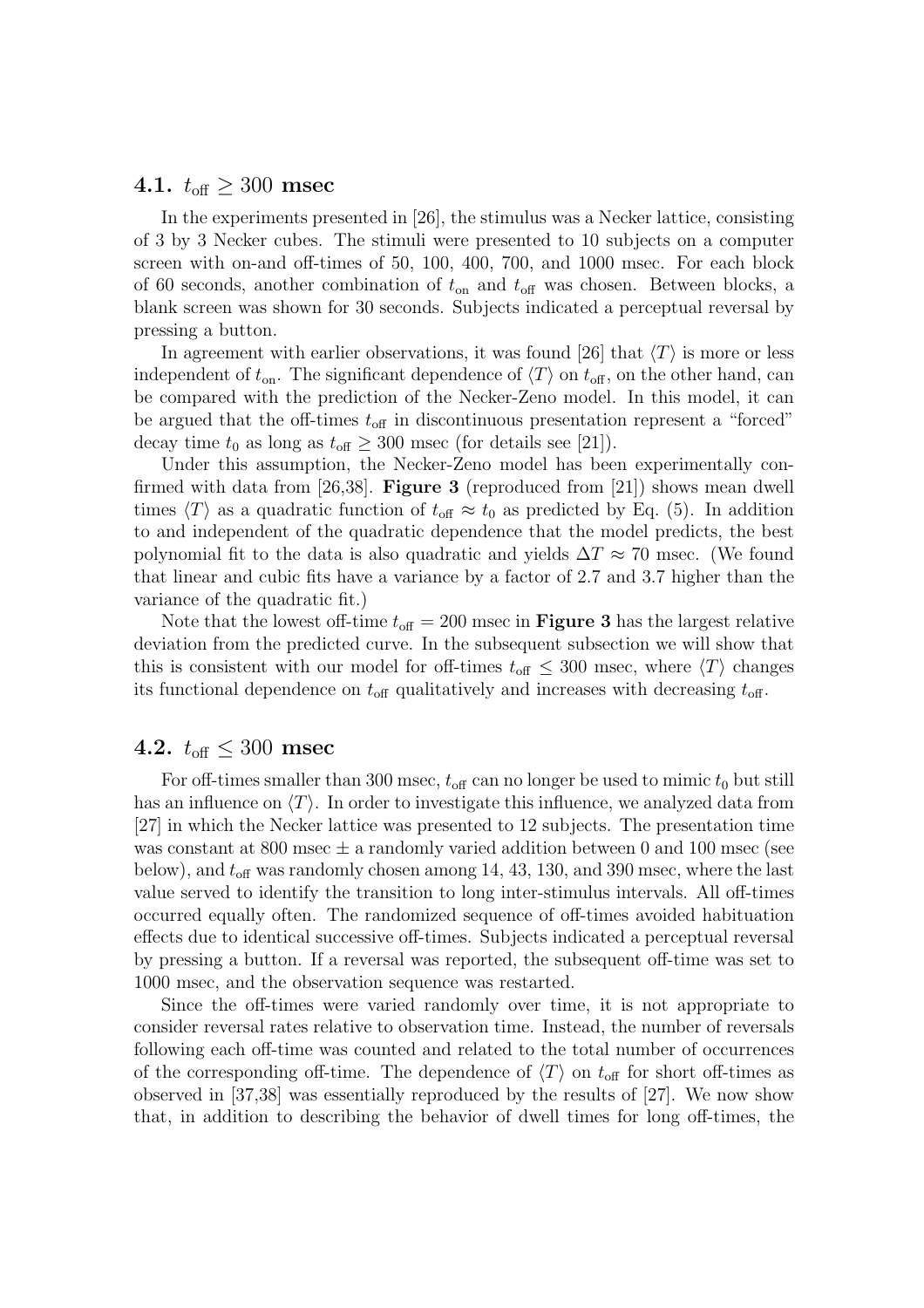

Figure 3: Experimentally obtained mean dwell times  $\langle T \rangle$  (inverse reversal rates) for the bistable perception of a discontinuously presented Necker cube. Crosses mark results from [15]; for each off-time,  $\langle T \rangle$  (including standard errors) is plotted for three on-times of 0.05 sec, 0.1 sec, and 0.4 sec. Squares mark results from [38] for an on-time of 0.3 sec (no errors indicated in [38]). The plotted curve shows  $\langle T \rangle$  as a function of off-times  $t_{\text{off}}$  according to Eq. (5) with  $\Delta T \approx 70$  msec. (Reproduced from [21] with permission, © Springer-Verlag, Heidelberg.)

Necker-Zeno model is also capable of describing reversal rates as a function of small off-times.

First, we calculated  $W(T)$  according to Eq. (6) with  $T = \Delta T \cdot N$  (the case where q is time-dependent) for  $f(T) = \tanh(T)$  and for on-times  $T_n^{\text{on}} = (700 + n 100/7)$  msec<br>  $(n = 0, 14)$  (100/7  $\approx$  14 msec corresponds to the duration of one image on a  $(n = 0, ..., 14)$ . (100/7  $\approx$  14 msec corresponds to the duration of one image on a screen operating with a frequency of 70 Hz.) This corresponds to the on-times chosen in [27] of 800 msec  $\pm$  a randomly chosen time-interval between 0 and 100 msec.

Second, we multiplied the averaged on-time probability with  $w_{\text{off}}(T)$  according to (1) for off-times  $T^{\text{off}} = k 100/7$  msec for the values  $k = 1, 3, 9$ . This corresponds Eq. (1) for off-times  $T_k^{\text{off}} = k 100/7$  msec for the values  $k = 1, 3, 9$ . This corresponds<br>to Kornmoiar *et al*,  $(2007)$  choices of  $T^{\text{off}} = 14/43, 130$  msec,  $T^{\text{off}} = 300$  msec is to Kornmeier *et al.*'s (2007) choices of  $T_k^{\text{off}} = 14, 43, 130 \text{ msec}$ .  $T_k^{\text{off}} = 390 \text{ msec}$  is<br>outside the scope of small off-times. The mean dwell time of 2.7 sec. corresponding outside the scope of small off-times. The mean dwell time of 2.7 sec, corresponding to the reversal rate of 0.36/sec shown in **Figure 4**, is in excellent agreement with the observations for large off-times in **Figure 3**. Note that Eq. (5) remains valid whenever  $\langle T \rangle \gg t_0$ . The increase of  $\langle T \rangle$  for decreasing  $t_{\text{off}} < 300$  msec is due to the fact that in this regime  $t_0$  is not approximated by  $t_{\text{off}}$ . fact that in this regime  $t_0$  is not approximated by  $t_{\text{off}}$ .

The results for small off-times are the three probabilities

$$
w_k = \overline{W(T = 800 \pm n \, 100/7)} \, w_{\text{off}}(T_k) \,,
$$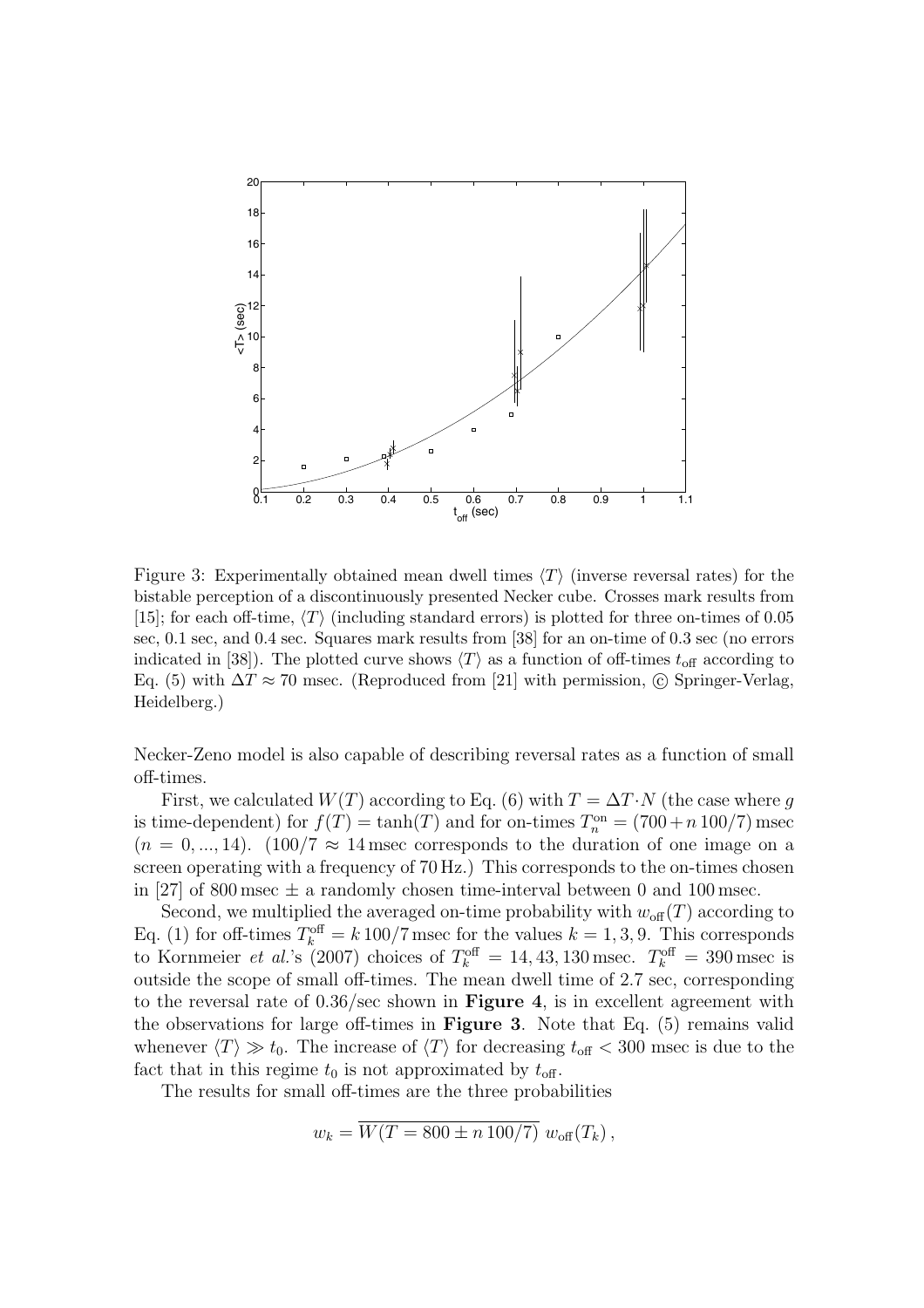

Figure 4: Reversal rates versus off-times  $t_{\text{off}}$ : (a) Experimental observations from [27], with standard error of the mean for the corresponding population; (b) best fit of  $(1-w_k)$  to those experimental data according to the Necker-Zeno model (asterisks), yielding  $\Delta T \approx 16$ msec,  $t_0 \approx 210$  msec, and  $T_c \approx 63$  msec; (c) results (squares) for assumed parameters  $\Delta T = 30$  msec and  $t_0 = 300$  msec. Values for (b) are calculated under the condition of an initially increasing *g*. The reversal rate for  $t_{\text{off}} = 390 \text{ msec}$  is disregarded in the fit since it is outside the scope of small off-times.

where  $W(T)$  is a mean value over  $n = 0, ..., 14$ . The probabilities  $(1 - w_k)$  represent reversal rates and are plotted in **Figure 4** for two different sets of parameters  $\Delta T$ ,  $t_0$  and  $T_c$ .

- Asterisks in **Figure 4** show reversal rates  $w_k$  for  $\Delta T = 16$  msec,  $T_c = 63$  msec, and  $t_0 = 209.4$  msec, obtained from a least-squares fit of the reversal rates according to the Necker-Zeno model with the reversal rates observed in [27]. Note, however, that we cannot determine  $\Delta T$  and  $T_c$  separately, because they appear in combined form in  $\overline{W(T)}$ . **Table 1** shows combinations of  $\Delta T$  and  $T_c$  within a range of 0.025% of the variance of the best fit providing  $t_0 = 209.4$ msec. All combinations listed in **Table 1** are consistent with the measured dwell times.
- Squares in **Figure 4** show reversal rates  $w_k$  for  $\Delta T = 30$  msec,  $t_0 = 300$  msec and  $T_c = 0$ , the parameters of the original Necker-Zeno model reviewed in Sec. 2. The deviating reversal rate for  $t_{\text{off}} = 130$  msec suggests that slightly smaller values of  $t_0$  and/or  $\Delta T$  might be more appropriate.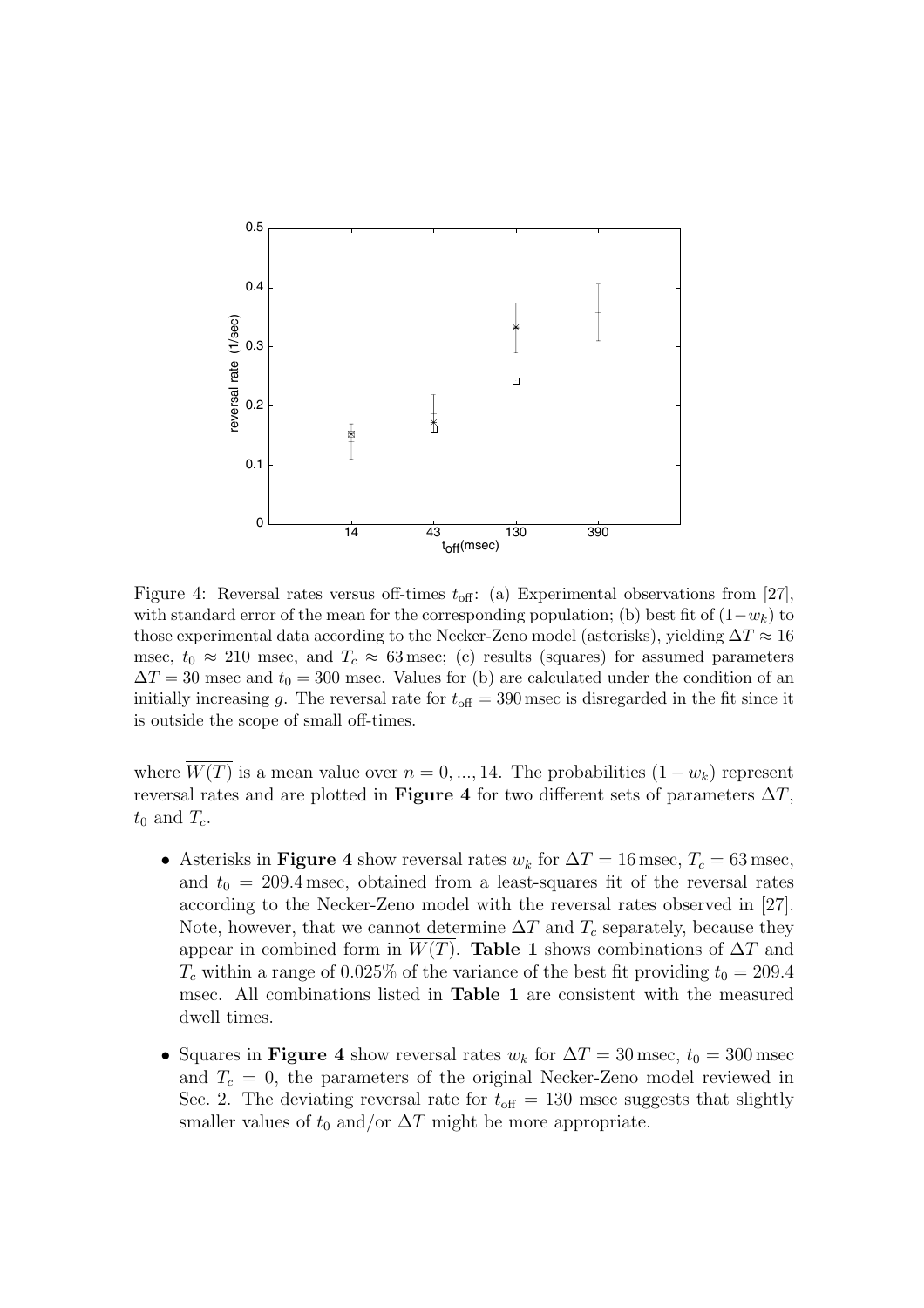$\Delta T$  14.5 16 18 20 22 26.5 37 38 41.5 43.5 45.5 47.5 51 54.5 59.5<br>  $T_c$  0 63 146 209 261 355 512 523 564 585 606 627 658 690 732 146 209 261 355 512 523 564 585

Table 1: Combinations of  $\Delta T$  and  $T_c$  (both in msec) for  $t_0 = 209.4$  msec, obtained by least-squares fits with a variance within 0.025% of the best fit. Obviously the quality of the fit hardly depends on the pairs of values listed.

### **5. Ideas for Future Work**

Equation (5) predicts that, if  $t_0$  is supposed to remain fixed, an increase of  $\langle T \rangle$ implies a decrease of  $\Delta T$  (and vice versa). This prediction is at variance with another, hierarchically conceived proposal regarding  $\langle T \rangle$  as integrating a particular number of elementary update intervals so that  $\langle T \rangle$  is a multiple of  $\Delta T$  [32]. Since  $\langle T \rangle$ shows considerable interindividual variations, it is in principle possible to distinguish between the two approaches on an empirical basis: Measuring  $\Delta T$  as a function of  $\langle T \rangle$  for subjects with sufficiently different  $\langle T \rangle$  should yield accordingly different values of  $\Delta T$ .

Much empirical material relevant in this context was collected in [42], with a special emphasis on clinical implications of temporal perception on the time scales mentioned above. Unfortunately, they did not report covariations of different time scales for the same individuals, so Eq. (5) cannot be tested using their published data.

Among other results, it was found [42] that  $\Delta T$  is significantly increased in patients with posterior left-hemispheric lesions with fluent aphasic syndromes. In these patients, and in children suffering from language-learning impairments or dyslexia, behaviorally-oriented training was shown to reduce  $\Delta T$  down to the normal range so that the ability to resolve rapidly presented stimuli was (partly) regained.

It is plausible that the size of the sequential order threshold  $\Delta T$  can be regarded as an elementary update interval characterizing the temporal resolution of perceptual awareness. This resolution can possibly be further increased by particular techniques among which meditative practice may play a role. In the frequency domain, specific features of γ-activity have been reported [43,44] in particular meditative states and interpreted these results in terms of different modes of awareness.

In the time domain, recent observations [45] on experienced meditators are eminently interesting since the reported increase of  $\langle T \rangle$  exceeds two orders of magnitude during specific kinds of meditation. This has to be compared with a much smaller factor of up to five for interindividual variations as they are commonly known. For meditators, it should therefore be possible to detect the relationship between  $\langle T \rangle$ and  $\Delta T$  with evidentiary significance if both time scales are co-determined.

According to the Necker-Zeno model (Eq. (5)), an enormously increased mean dwell time  $\langle T \rangle$  is accompanied either by a corresponding decrease of  $\Delta T$  or by an increase of  $t_0$  (or by a combination of both). This would imply either an extraordinary enhancement of the time resolution of perceptual awareness, based on a very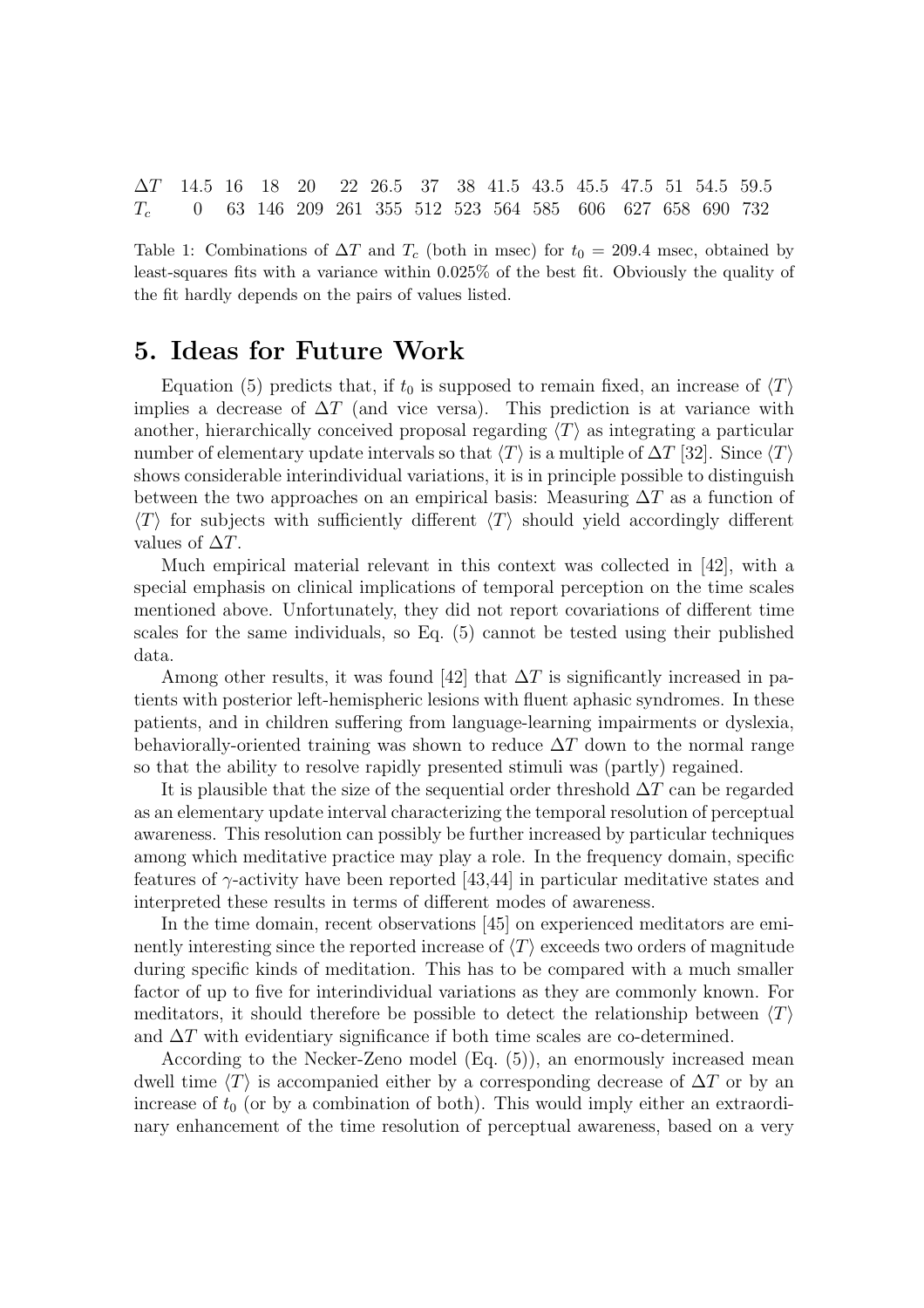rapid update of processed information, or a drastically delayed decay of the cognitive state in reaction to a perceived stimulus. The relative impact of the time scales  $\Delta T$ and  $t_0$  can be tested with existing experimental designs, combining measurements of sequential order thresholds, of decay times of the cognitive state, and of dwell times of bistable stimuli. In addition, it would be interesting to study how discontinuous stimulus presentation modulates dwell times during meditation.

## **6. Summary**

A quantitative model called Necker-Zeno model, developed in [21] for the description of the reversal dynamics in the perception of bistable stimuli, has been refined and extended to fit additional empirical results not considered so far. In particular, we focused (i) on the distribution  $P(T)$  of dwell times T or, respectively, reversal rates and (ii) on the behavior of mean dwell times  $\langle T \rangle$  under discontinuous presentation of the stimulus. It turned out that the Necker-Zeno model is in good agreement with the analyzed experimental data.

With respect to the distribution  $P(T)$ , we refined the model by accounting for an initial (transient) phase of the dynamics which is highly plausible. This can be achieved in two formally different ways that lead to different forms of  $P(T)$ . Recent results [24] suggest a criterion to distinguish one of them as more appropriate on an empirical basis. We may speculate that some kind of attention relaxation is a significant factor for a cognitive interpretation of the competing kinds of initial behavior.

With respect to the mean dwell times  $\langle T \rangle$  under discontinuous stimulus presentation, we extended the model by accounting for short presentation off-times. In addition to the correct prediction of an increasing  $\langle T \rangle$  for increasingly long off-times reported earlier [21], the Necker-Zeno model does also correctly describe an increase of  $\langle T \rangle$  for decreasingly short off-times recently reported in [27]. These results are non-trivial since they represent opposing trends for long and short off-times, separated by a critical time scale of the order of 300 msec.

Finally, we indicate some ideas and options for further empirical tests of the Necker-Zeno model. They are essentially based on the fact that the model predicts a fairly simple quantitative relation  $(E_q, (5))$  between three significant cognitive time scales that are often discussed to be of the order of approximately 30, 300, and 3000 milliseconds. Recent observations [45] suggest that they can be dramatically changed under specific conditions.

# **Acknowledgments**

We are grateful to four anonymous referees for their comments and suggestions how to improve an earlier version of this paper.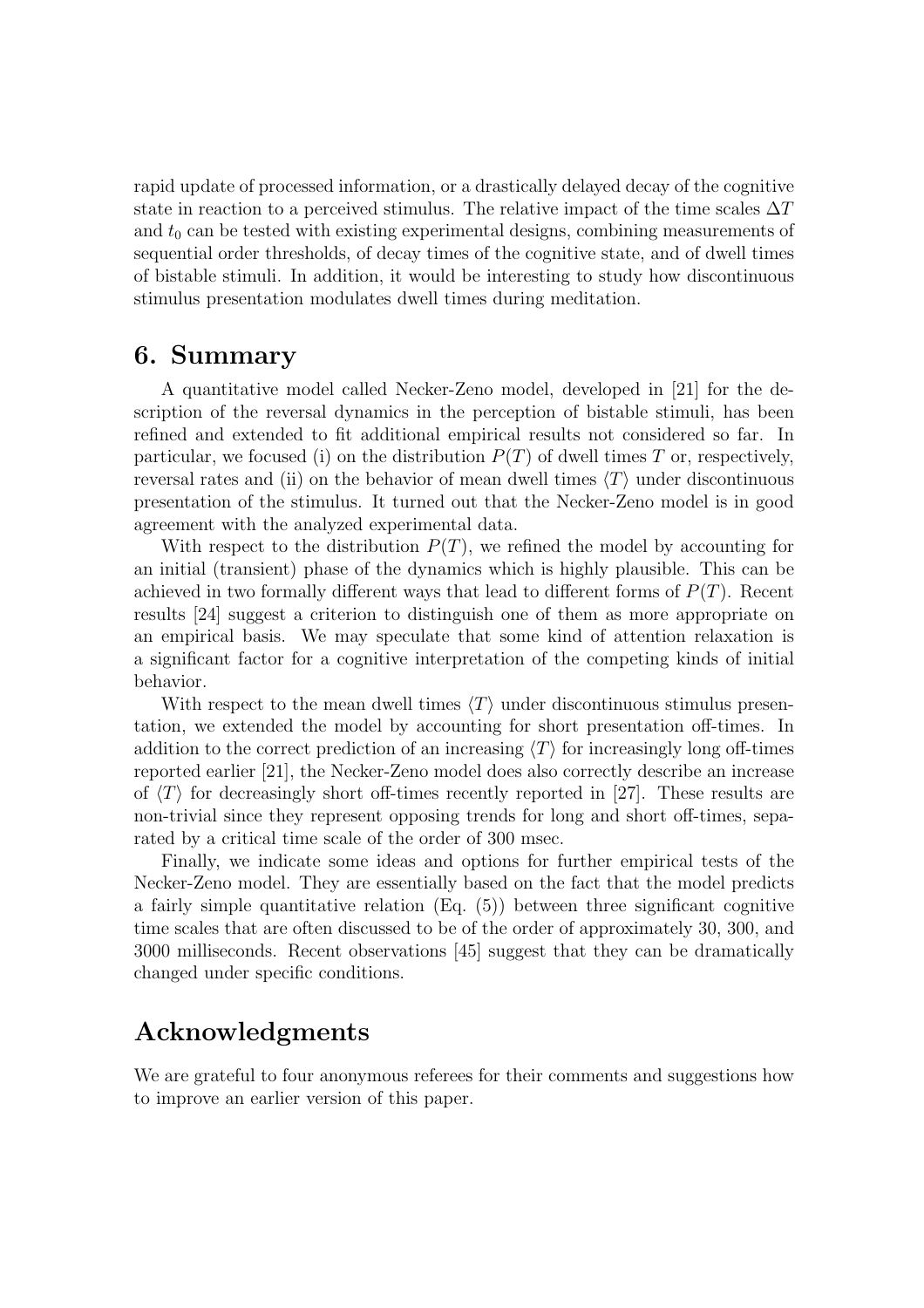# **References**

- **[1**] P. Kruse and M. Stadler, Eds., *Ambiguity in Mind and Nature*. Berlin: Springer, 1995.
- **[2**] F. Tong, "Competing theories of binocular rivalry: A possible solution", *Brain and Mind*, vol. 2, pp. 55–83, 2001.
- **[3**] R. Blake and N. Logothetis, "Visual competition", *Nature Neuroscience*, vol. 3, pp. 1–11, 2002.
- **[4**] G.M. Long and T.C. Toppino, "Enduring interest in perceptual ambiguity: Alternating views of reversible figures", *Psychological Bulletin* vol. 130, pp. 748– 768, 2004.
- **[5**] A. Borsellino, A. de Marco, A. Alazetta, S. Rinesi, and R. Bartolini, "Reversal time distribution in the perception of visual ambiguous stimuli", *Kybernetik*, vol. 10, pp. 139–144, 1972.
- **[6**] S.R. Lehky, "Binocular rivalry is not chaotic", *Proceedings of the Royal Society London B*, vol. 259, pp. 71–76, 1995.
- **[7**] M. Aafjes, J.E. Hueting, and P. Visser, "Individual and interindividual differences in binocular retinal rivalry in man", *Psychophysiology*, vol. 3, pp. 18–22, 1966.
- **[8**] C.H. Ammons and R.B. Ammons, "Perspective reversal as affected by physical characteristics of Necker cube drawings", *Proc. Mont. Acad. Soc.*, vol. 23, pp. 287–302, 1963.
- **[9**] P. Walker, "Binocular rivalry: central or peripheral selective processes?" *Psychological Bulletin*, vol. 83, pp. 376–389, 1978.
- **[10**] R. van Ee, L.C.J. van Dam, and G.J. Brouwer, "Voluntary control and the dynamics of perceptual bi-stability", *Vision Research*, vol. 45, pp. 41–55, 2005.
- **[11**] R. van Ee, "Dynamics of perceptual bi-stability for stereoscopic slant rivalry and a comparison with grating, house-face, and Necker cube rivalry", *Vision Research*, vol. 45, pp. 29–40, 2005.
- **[12**] M. Meng and F. Tong, "Can attention selectively bias bistable perception? Differences between binocular rivalry and ambiguous figures", *Journal of Vision*, vol. 4, pp. 539–551, 2004.
- **[13**] D. Alais and R. Blake, *Binocular Rivalry*. Cambridge: MIT Press, 2005.
- [14] C. Basar-Eroglu, D. Strüber, M. Stadler, and E. Kruse, "Multistable visual perception induces a slow positive EEG wave", *International Journal of Neuroscience*, vol. 73, pp. 139–151, 1993.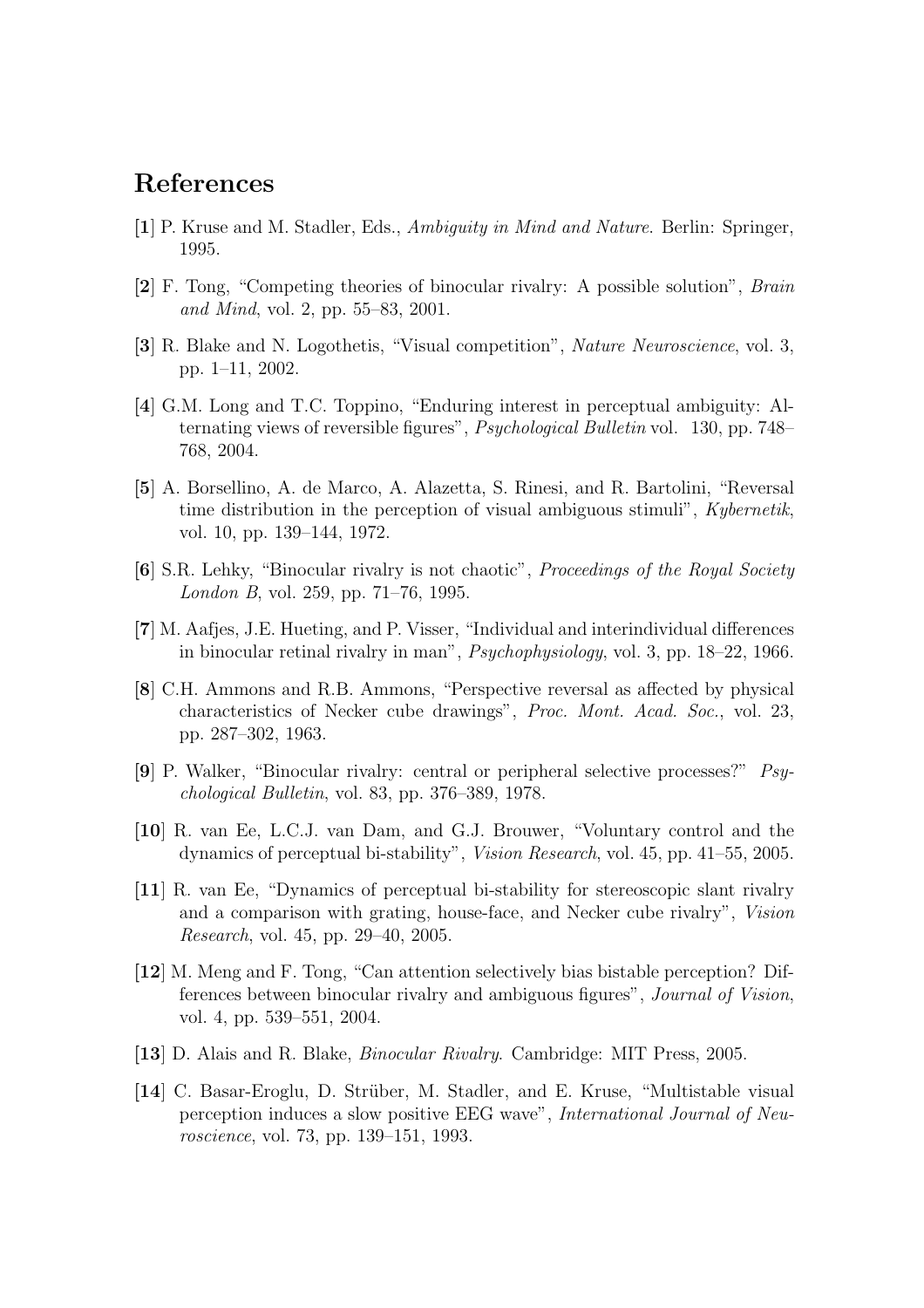- **[15**] J. Kornmeier and M. Bach, "Early neural activity in Necker cube reversal: Evidence for low-level processing of a gestalt phenomenon", *Psychophysiology*, vol. 41, pp. 1–8, 2004.
- [16] D. Strüber, C. Basar-Eroglu, E. Hoff, and M. Stadler, "Reversal-rate dependent differences in the EEG gamma-band during multistable visual perception", *International Journal of Psychophysiology*, vol. 38(3), pp. 243–252, 2000.
- **[17**] U. Isoglu-Alkac, C. Basar-Eroglu, A. Ademoglu, T. Demiralp, M. Miener, and M. Stadler, "Analysis of the electroencephalographic activity during Necker cube reversals by means of the wavelet transform", *Biological Cybernetics*, vol. 79, pp. 437–442, 2000.
- **[18**] H.R. Wilson, "Computational evidence for a rivalry hierarchy in vision", *Proceedings of the National Academy of Sciences of the US*, vol. 100, pp. 14499– 14503, 2003.
- **[19**] A.W. Freeman, "Multistage model for binocular rivalry", *Journal of Neurophysiology*, vol. 94, pp. 4412–4420, 2005.
- **[20**] C.R. Laing and C.C. Chow, "A spiking model for binocular rivalry", *J. Comput. Neuroscience*, vol. 12, pp. 39–53, 2002.
- **[21**] H. Atmanspacher, T. Filk, and H. R¨omer, "Quantum Zeno features of bistable perception", *Biological Cybernetics*, vol. 90, pp. 33–40, 2004.
- **[22**] N. Fürstenau, "Modelling and simulation of spontaneous perceptioin switchingwith ambiguous visual stimuli in augmented vision systems", in *Lecture Notes in Computer Science 4021*. Berlin: Springer, 2006, pp. 20–31.
- **[23**] P. Mamassian and R. Goutcher, "Temporal dynamics in bistable perception", *Journal of Vision*, vol. 5, pp. 361–375, 2005.
- **[24**] J.W. Brascamp, R. van Ee, W.R. Pestman, and A.V. van den Berg, "Distributions of alternation rates in various forms of bistable perception", *Journal of Vision*, vol. 5, pp. 287–298, 2005.
- **[25**] G.J. Kalarickal, and J.A. Marshall, "Neural model of temporal and stochastic properties of binocular rivalry", *Neurocomputing*, vol. 32-33, pp. 843–853, 2000.
- **[26**] J. Kornmeier, *Wahrnehmungswechsel bei mehrdeutigen Bildern EEG-Messungen zum Zeitverlauf neuronaler Mechanismen*. PhD thesis, University of Freiburg, 2002.
- **[27**] J. Kornmeier, W. Ehm, H. Bigalke, and M. Bach, "Discontinuous presentation of ambiguous figures: How interstimulus-interval durations affect reversal dynamics and ERPs", *Psychophysiology*, vol. 44, pp. 552–560, 2007.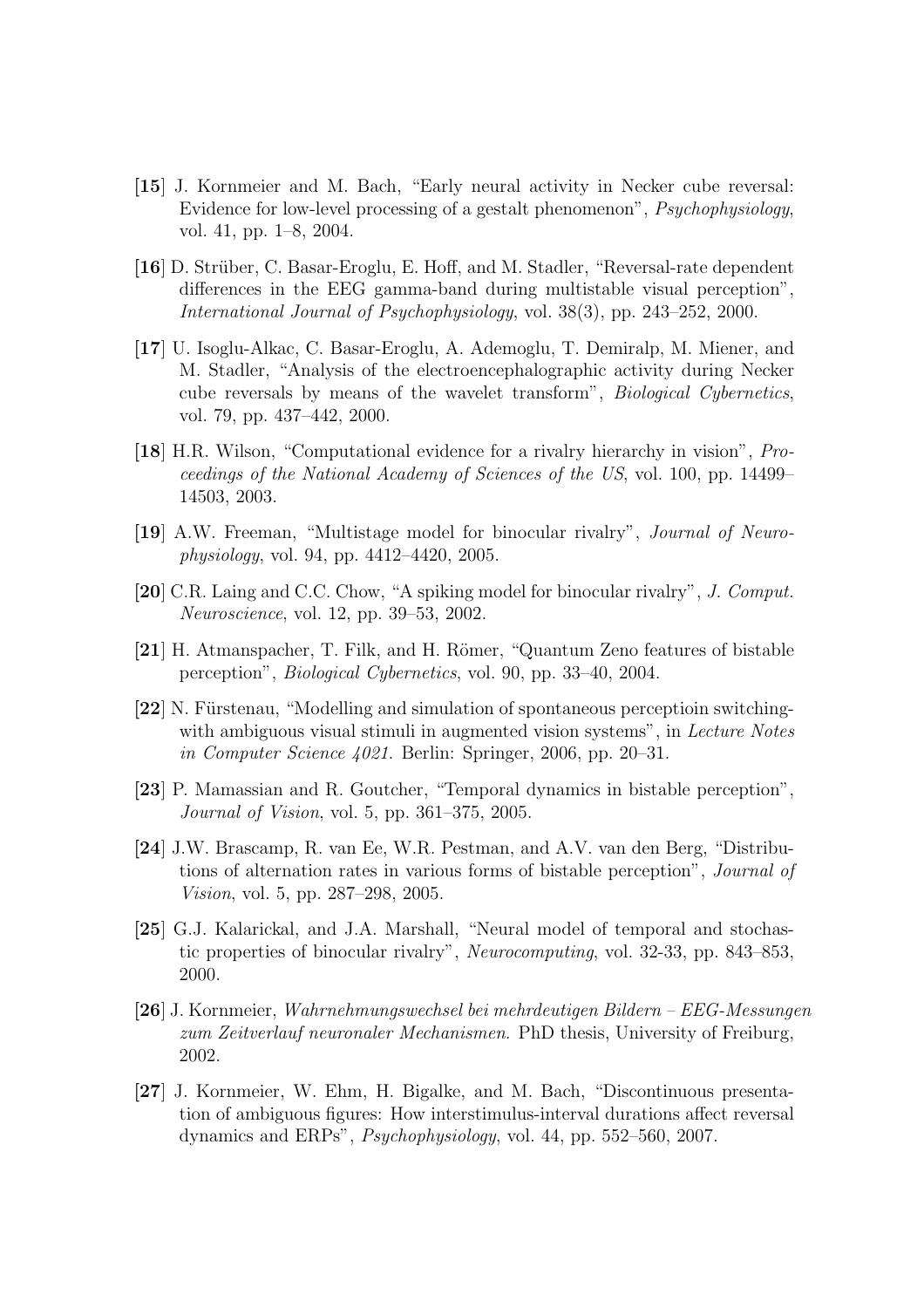- **[28**] B. Misra and E.C.G. Sudarshan, "The Zeno's paradox in quantum theory", *Journal of Mathematical Physics*, vol. 18, pp. 756–763, 1977.
- [29] H. Atmanspacher, H. Römer, and H. Walach, "Weak quantum theory: Complementarity and entanglement in physics and beyond", *Foundations of Physics*, vol. 32, pp. 379–406, 2002.
- **[30**] E. Ruhnau, "Time Gestalt and the observer", in *Conscious Experience*, ed. by T. Metzinger. Exeter: Imprint Academic, 1995, pp. 165–184.
- **[31**] H.P. Stapp, "Attention, intention, and will in quantum physics", *Journal of Consciousness Studies*, vol. 6, pp. 143–164 (particularly p. 159), 1999.
- [32] E. Pöppel, "A hierarchical model of temporal perception", *Trends in Cognitive Science*, vol. 1, pp. 56–61, 1997.
- **[33**] S. Dornic, "Measurement of satiation in reversible figures", *Studia Psychologica*, vol. 9, pp. 18-24, 1967.
- **[34**] J.R. Price, "Effect of extended observation on reversible perspective duration", *Psychonomic Science*, vol. 16, pp. 75-76, 1969.
- **[35**] D. Reisberg and M. O'Shaughnessy, "Diverting subjects' concentration slows figural reversals", *Perception*, vol. 13, pp. 461–468, 1984.
- **[36**] D. Vickers, "A cyclic decision model of perceptual alternation", *Perception*, vol. 1, pp. 31–48, 1972.
- **[37**] J. Orbach, D. Ehrlich, and H. Heath, "Reversibility of the Necker cube: I. An examination of the concept of 'satiation of orientation' ", *Percept. Mot. Skills*, vol. 17, pp. 439–458, 1963.
- **[38**] J. Orbach, E. Zucker, and R. Olson, "Reversibility of the Necker cube: VII. Reversal rate as a function of figure-on and figure-off durations", *Percept. Mot. Skills*, vol. 22, pp. 615–618, 1966.
- **[39**] D.A. Leopold, M. Wilke, A. Maier, and N. Logothetis, "Stable perception of visually ambiguous patterns", *Nature Neuroscience*, vol. 5, pp. 605–609, 2002.
- **[40**] A. Maier, M. Wilke, N. Logothetis, and D.A. Leopold, "Perception of temporally interleaved ambiguous patterns", *Current Biology*, vol. 13, pp. 1076–1085, 2003.
- **[41**] J.K. Grossmann and A.C. Dobbins, "Competition in bistable vision is attributespecific", *Vision Research*, vol. 46, pp. 285–292 (2006).